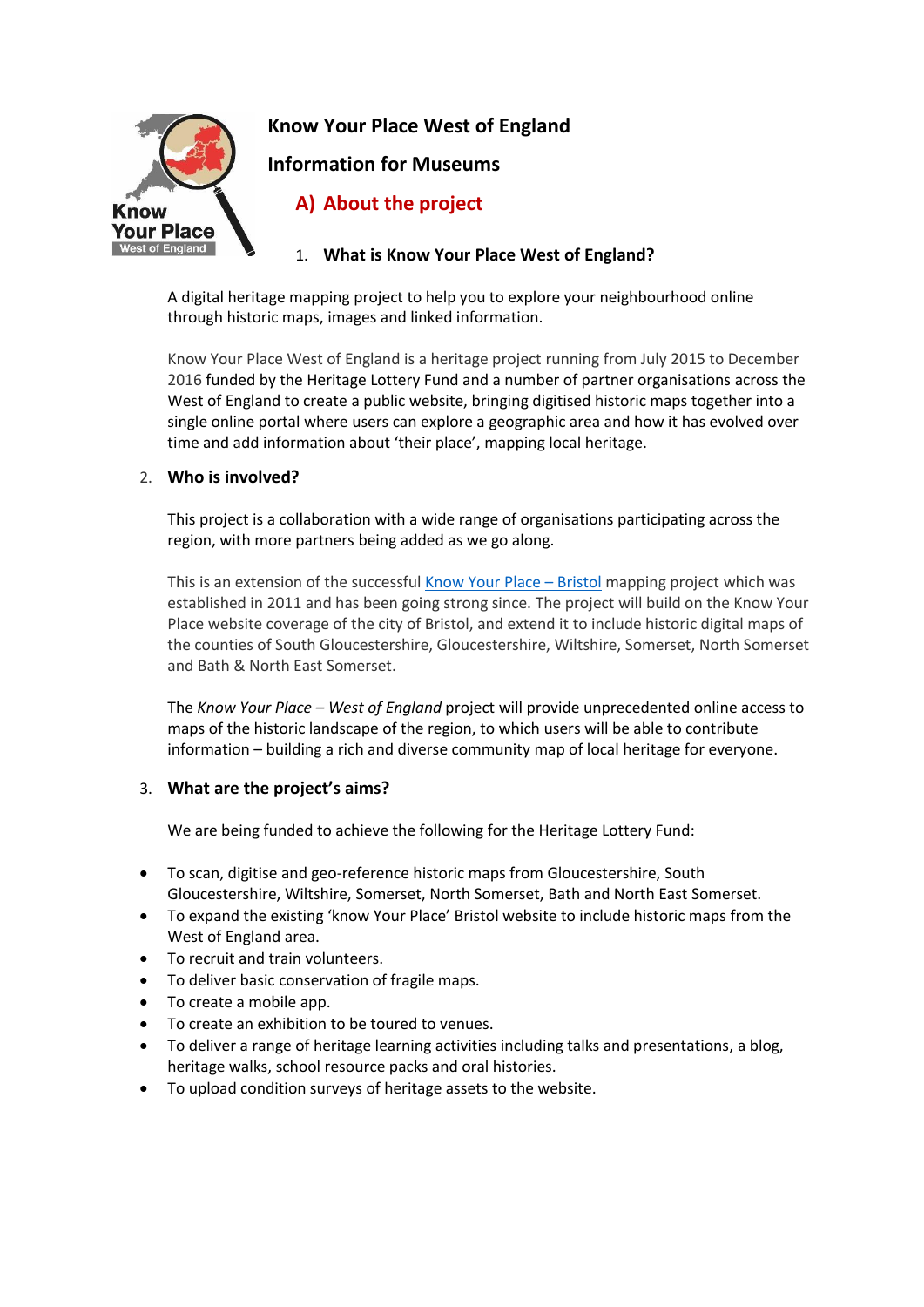# **B) About the Map**

### **1. How do I use it?**

After a few minutes of simple instruction, Know Your Place is easy to use. Follow this hyperlink to read some tips on 'Getting started' to get the best out of Know Your Place.

The website allows you to compare several different 'layers' of maps simultaneously, giving a 'before and after' picture of how the area has developed over time.

### **2. What maps will be added?**

For the historic counties of Gloucestershire, Wiltshire and Somerset we will be adding:

- $\bullet$  Tithe maps (c.1840s);
- Enclosure maps (c.18<sup>th</sup>-19<sup>th</sup> C, excluding Wiltshire);
- $\bullet$  OS maps (25" 1<sup>st</sup>, 2<sup>nd</sup>, 3<sup>rd</sup> / revised editions c.1880s 1930s);
- OS Town Plans (1:500, c.1890s);
- Goad Fire Insurance plans for Bristol, Bath & Gloucester (late 19<sup>th</sup> C); and
- National Grid sheets (c.postwar-1965).

These have been carefully selected to ensure we provide as broad and comprehensive cover of the whole region we can over approx. 5-6 'layers' and c.120 years, and include the most popular map series that are used for research.

For the first time, these maps will be digitised and stitched together to provide a seamless 'layer' of coverage of the area that you can navigate around, zoom into and search within.

#### **3. My area doesn't appear on Know Your Place at the moment. When will I see this?**

The project will be adding information onto Know Your Place on a county-by-county basis, starting with South Gloucestershire in January 2016, followed by Wiltshire, Gloucestershire, Bath & North East Somerset, Somerset and North Somerset, with the aim to have the entire region 'live' and online by the end of July 2016.

#### **4. What other information will be available on Know Your Place?**

Historic Environment Record data from local authorities, historical research by individuals and groups, collections information from heritage organisations and contributions by local people. Collaborative projects have added 1000s of points of local information to the website so far.

#### **5. What is the audience size of Know Your Place at the moment?**

Know Your Place Bristol website receives an estimated 800 visitors every month.

Within days of being launched, people were adding information and images onto the Bristol site about the history of their neighbourhood. There are now hundreds of entries on the community layer.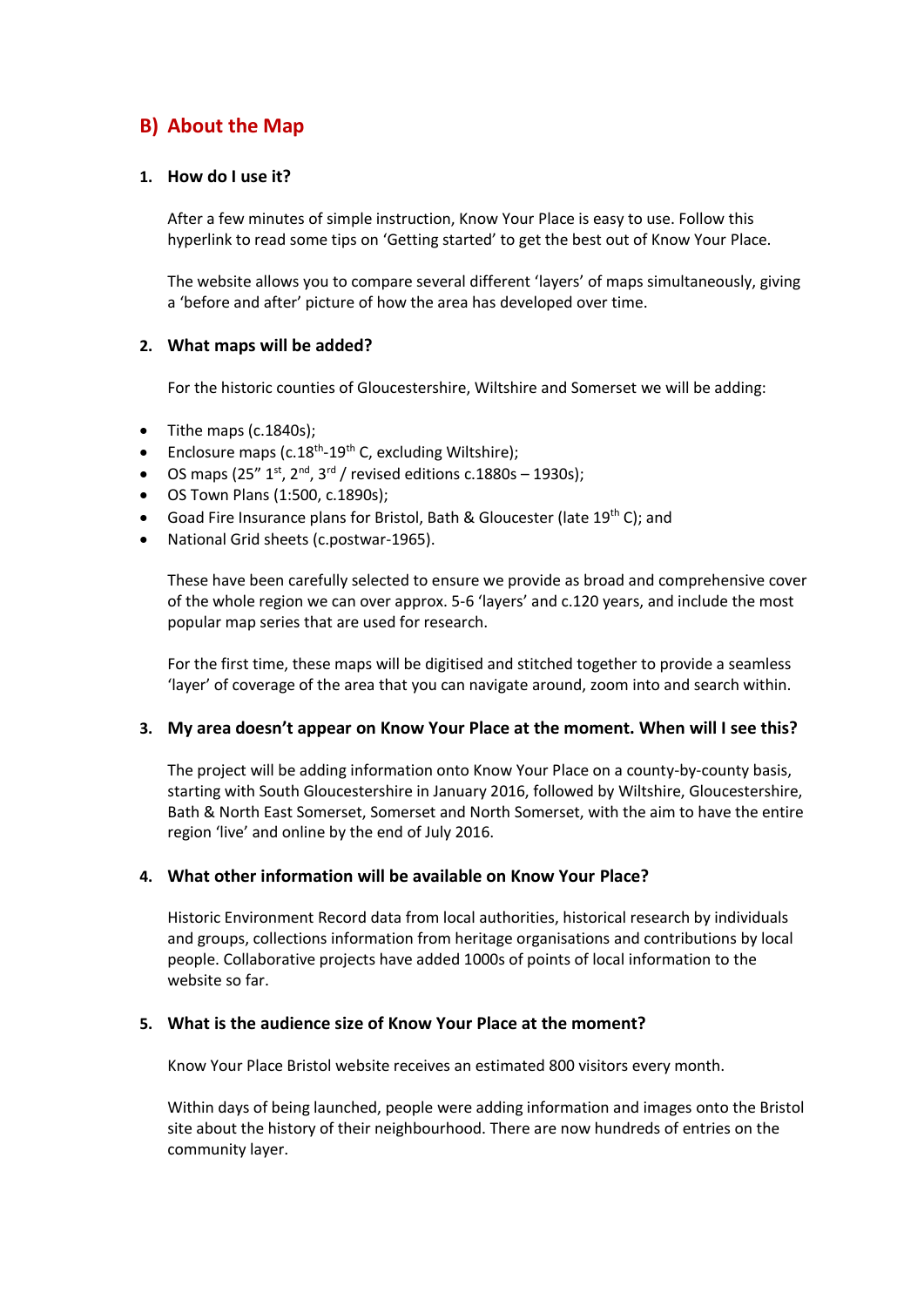# **C) Getting Museums involved**

#### 1. **How can museums get involved?**

The second phase of the project (Spring to Winter 2016) will begin adding user-generated content onto Know Your Place, launching a project website and portal for the map, and develop a small touring exhibition made up of interactive displays and digital maps for project partner venues to put on display between Autumn 2016 and Summer 2017.

Professionals in the region's museums, galleries, archives, libraries and planning departments will be able to use Know Your Place as a digital platform for their collections and data, signposting website users to their rich local heritage and the services they provide.

Know Your Place will offer a platform for museums to represent their local collections and any heritage projects with associated multimedia (images, audio, film etc.).

#### 2. **I have maps in my collection. Can these be added to Know Your Place?**

The project will provide 5-6 base layers of historic maps onto Know Your Place to provide comprehensive cover for the regions of Gloucestershire, Wiltshire and Somerset. Although Know Your Place is a mapping project, not every map fits the project's purposes and it is highly unlikely that maps from individual museums' collections would be suitable for addition to the base layers for the region.

While we aren't able to add large scale individual maps of a region, larger scale maps in your collectioncan still be added as part of your collection information layer, viewable as a jpeg.

#### 3. **How much does it cost to take part?**

Know Your Place will be a free resource accessible anywhere with internet connection – from public libraries to personal smartphones and it is free to upload information to the website.

The project costs are covered by an award of £379,800 by the Heritage Lottery Fund, with generous match-funding and in-kind support from local authorities and heritage groups in the region, including £5,000 match-funding from the lead partner, South Gloucestershire Council.

The design and building of the website, as well as data hosting, is covered by project funding – and site hosting is covered for at least five years after project completion in December 2016.

#### 4. **What are the benefits for my museum?**

The most valuable part of the project for museums is that Know Your Place provides a free digital platform for your collection, which has the potential to reach a large online audience of people researching the West of England.

Museums have the opportunity to add a carefully curated 'community layer' with their own stories and multimedia, which will then be available on this public platform. This could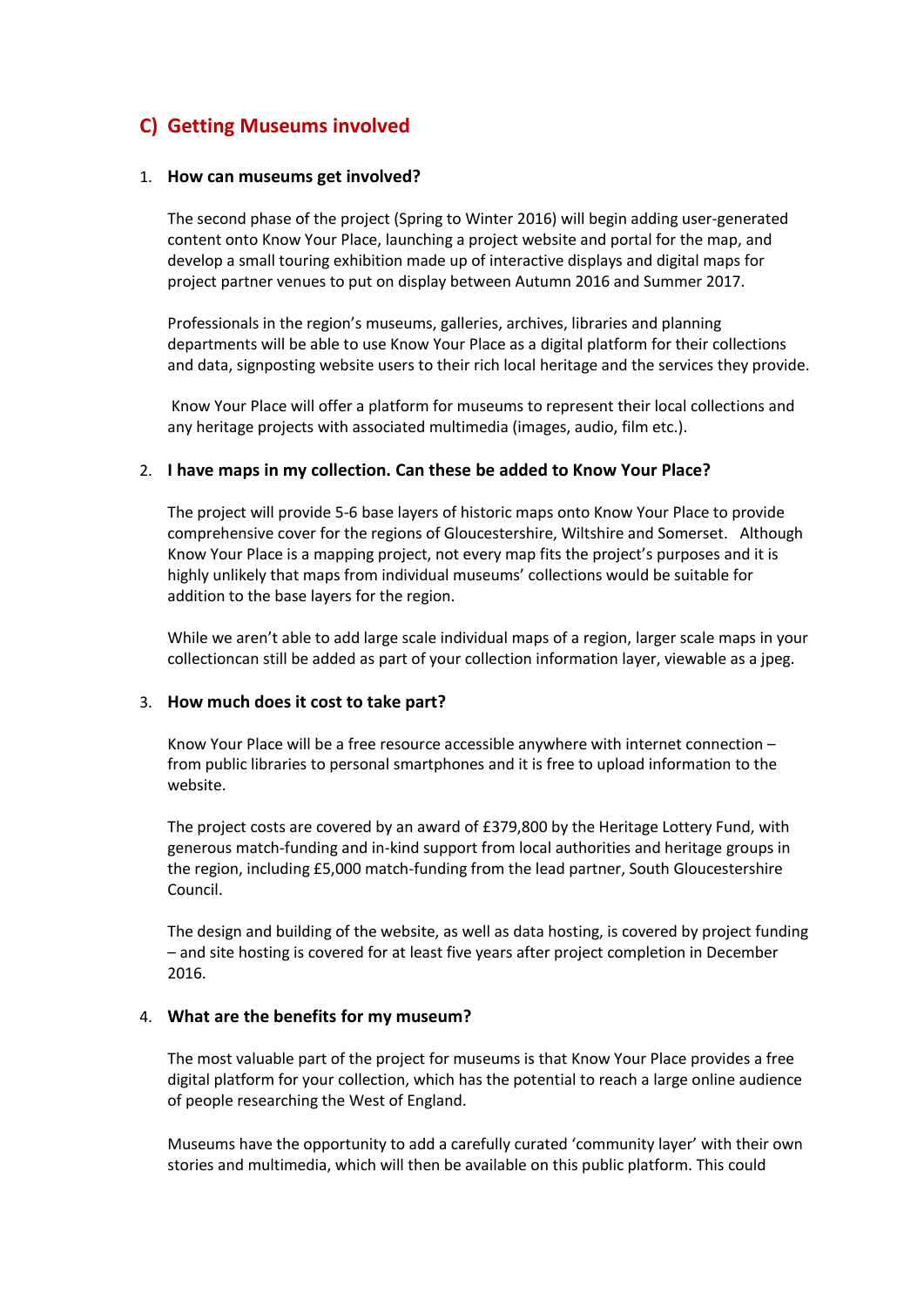represent an entire collection, be thematic, or highlight the breadth and depth of collections with a selection of items that can be geographically mapped.

Once the website is up and running, we will be inviting the public to add heritage information of their own, to help map the community value of heritage in the area. This could provide invaluable information relating to collections and their wider context.

## 5. **Who owns the copyright of material added to Know Your Place?**

All the base layer maps (Tithe, Enclosure, OS etc.) have been supplied under licence from the relevant regional archive, the British Library and the National Library Scotland. Work that the project has done to the maps supplied by regional archives to prepare them for the website is the copyright of the project and will be gifted or licenced back to them as a legacy of the project.

All the HER data has been selected and published by HER officers across the region.

For information added to the community layer, responsibility for copyright rests with the individuals or organisations that are contributing the data. Through the process of adding information, individuals and organisations are giving Know Your Place permission to publish it.

All contributors are therefore asked to confirm that they are the copyright holder, or have permission from the copyright holder for what they are sharing. If there is any doubt, their contribution will not be added to the public website. We ask all contributors to provide a contact email address in the event that there is a query over copyright.

## **6. The project runs until December 2016. What happens to Know Your Place after that?**

The 'Know Your Place' digital resource will be hosted until 2021, which means museums and users can still access it to upload multimedia or to view the site, but its success depends on its users.

We want a lasting legacy for Know Your Place, and want the project to build a firm foundation for it to be embraced and adopted as a research or storytelling tool by researchers, heritage organisations and general public alike.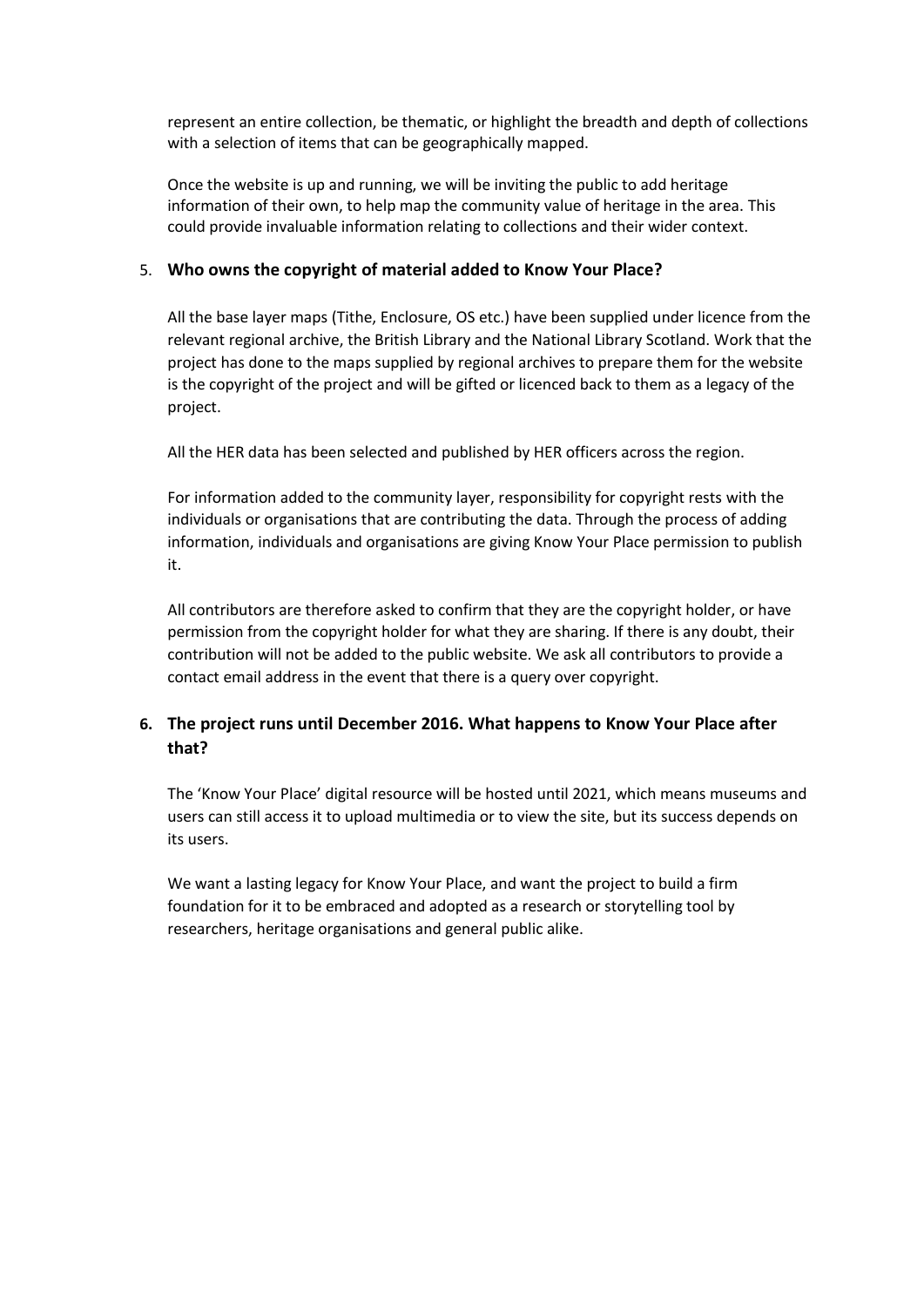# **D) Support & Resources**

### 1. **Is funding available to take part?**

Know Your Place does not offer any direct funding for museums. However, we may be able to help you recruit volunteers for specific Know Your Place activity, or to borrow equipment for digitisation. We would be happy to discuss ways to help you get what you need so get in touch to find out more.

HLF, who fund 'Know Your Place', is keen that this project be considered as a digital platform for other heritage projects they support, so being involved may open the door to linking to other funded projects you are developing or are already delivering.

### 2. **What should I consider when planning my project?**

First, get in touch and talk to us about what you would like to do. We may be able to help clarify what would suit you in a quick conversation.

Secondly, review your collections and identify whether there are individual artefacts or larger collections that could be added to Know Your Place. You should select items based on whether they lend themselves to digitisation (i.e. digital photography, video or audio), or if they already are digitised.

Consider the following questions:

- are they associated with a specific geographical location e.g. photograph of a street view, geographically located?
- do you have clear accession information that states the provenance and relation to the location?
- do you have copyright permission to digitise / share this information, including any image you take of the item?
- Do you have regular resource of staff or volunteers, to work on this project? When, and for how long are they available? Tailor your project to fit your resource. If time is tight then consider taking our "10 Objects Challenge" and add just ten items to showcase your collection.

If you've entered 'yes' to all or most of the questions, then your project could work well with Know Your Place West of England.

## 3. **Where can I get advice and help when planning to digitise a collection?**

Sarah Madden, Digital Engagement Officer for the South West Museums Development Partnership, is available to advise all Accredited museums (or those working towards) who are planning digital projects. You can contact Sarah by email [\(sarah.madden@bristol.gov.uk\)](mailto:sarah.madden@bristol.gov.uk) or by phone on 0117 35 25615.

For advice on digitising collections objects, the Collections Trust has a number of useful resources on their website. The following links might be a helpful starting point: <http://www.collectionstrust.org.uk/collections-link/going-digital/digitisation> [http://www.collectionstrust.org.uk/collections-management-systems/item/13596](http://www.collectionstrust.org.uk/collections-management-systems/item/13596-digitisation-planning) [digitisation-planning](http://www.collectionstrust.org.uk/collections-management-systems/item/13596-digitisation-planning)